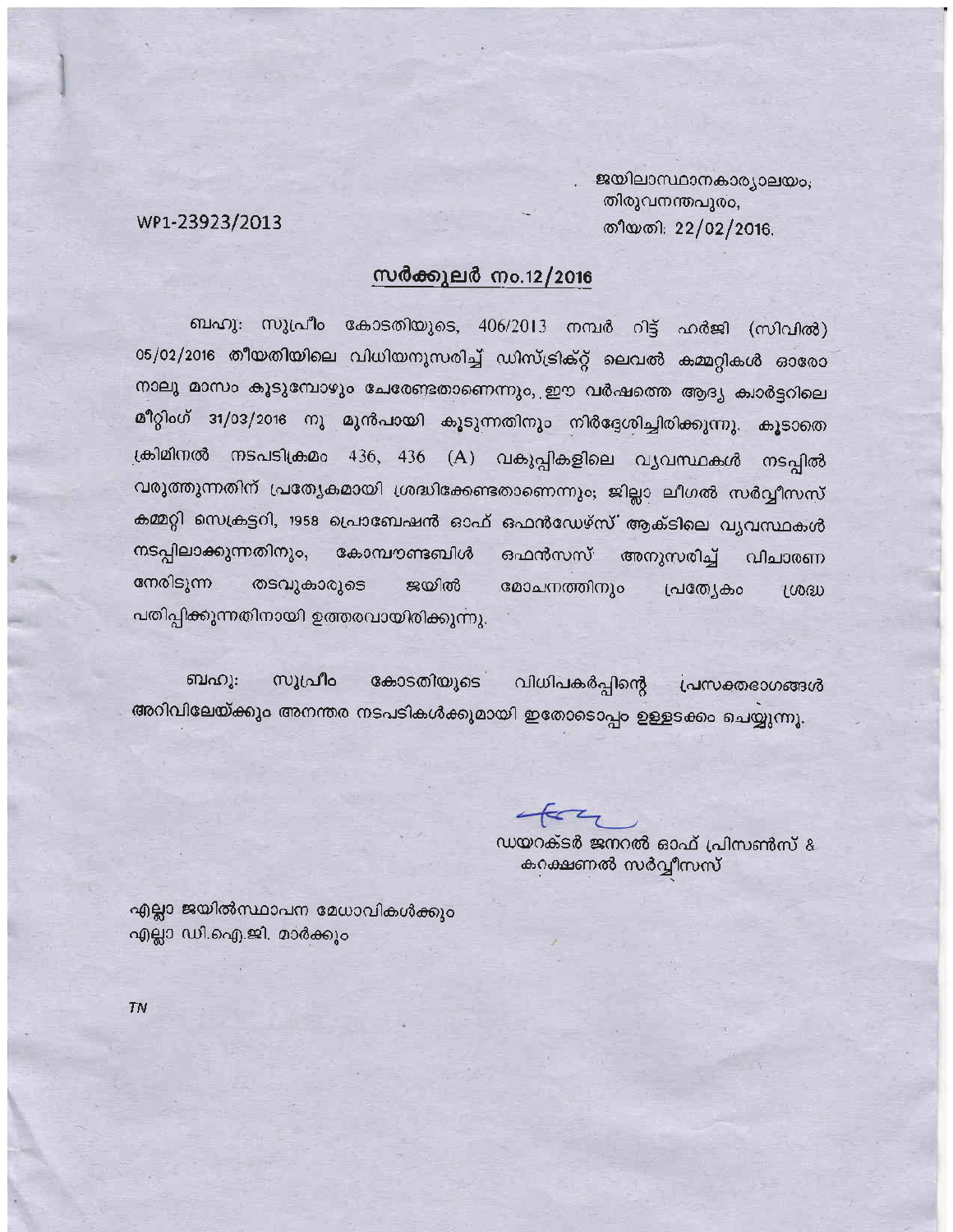Inspector General of Prisons Union Territory of Andaman & Nicobar, Andaman & Nicobar Administration, Secretariat, Port Blair

- 30. Inspector General of Prisons Union Territory of Chandigarh, U.T. Police Headquarters, Sector 9, Chandigarh 160001.
- Collector and Inspector General of Prisons 31. Union Territory of Dadra & Nagar Haveli, Collectorate Silvassa 396230
- 32. **Inspector General of Prisons** Union Territory of Daman & Diu, And Collector, Daman New Collectorate Campus-Dholar Moti Daman 396220.
- $33.$ Director General of Prisons Government of NCT of Delhi, Tihar Central Jail Prison Headquarters New Delhi
- 34. **Inspector General of Prisons** Union Territory of Lakshadweep, Kavaratti 682555.
- Inspector General of Prisons & DIG 35. Union Territory of Puducherry Central Prison, Mathur Road Kalapet, Puducherry 605014
- Director General of Prisons & Correctional Services 36. **State of Telangana** Chanchalguda, Hyderabad 500024

## IN THE MATTER OF:

WRIT PETITION (CIVIL) NO. 406 OF 2013 (Under Article 32 of the Constitution of India)

Inhuman Conditions prevailing in 1,382 prisons in India as reflected in the Graphic IN RE: Story published in Dainik Bhaskar (National Edition) dated 24.03.213.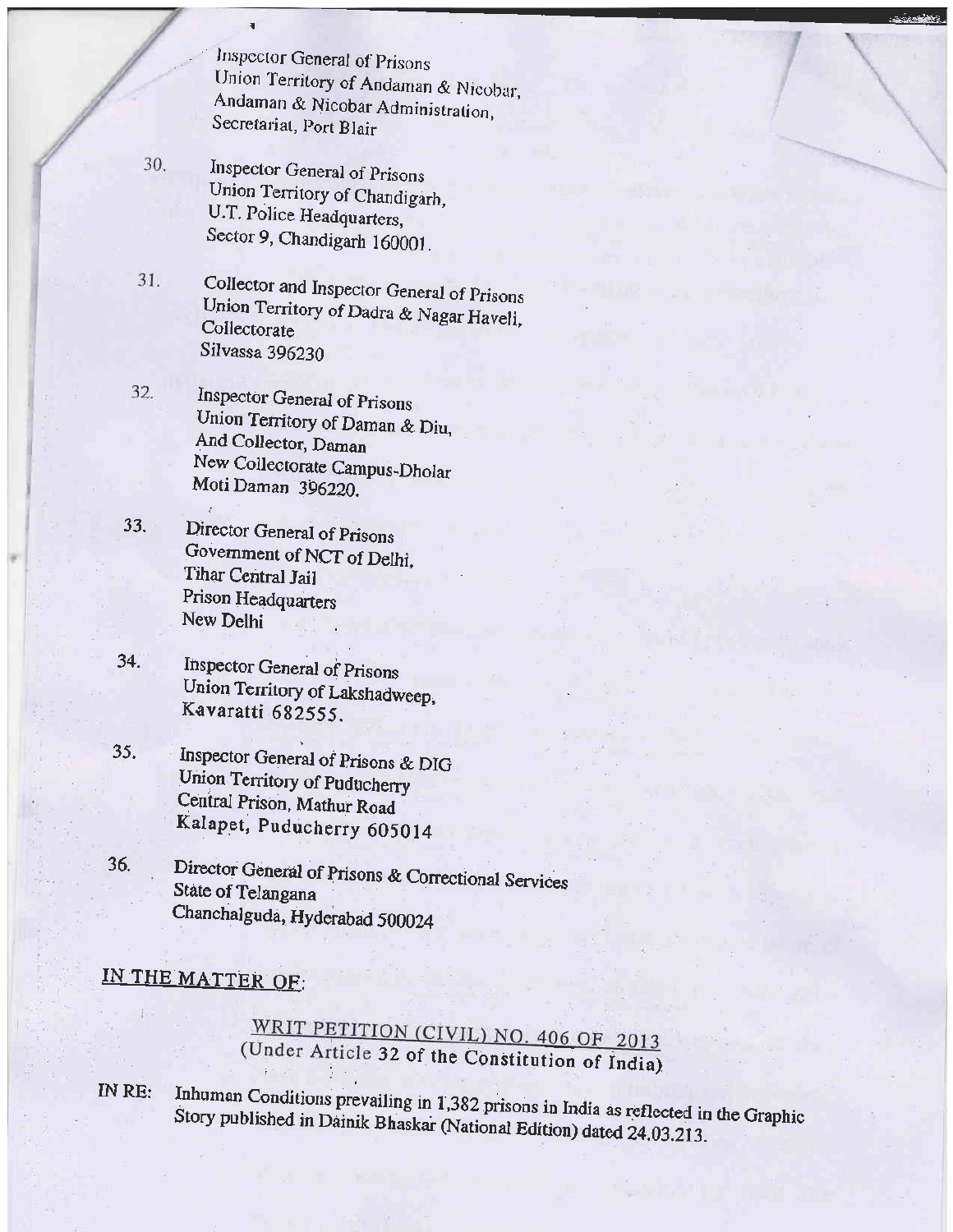I am directed to forward herewith for your information, compliance and necessary action a certified copy of the Signed Order of this Court dated 05.02.2016 passed in the matter above-mentioned.

Please acknowledge receipt.

Yours faithfully,

Assistant Registrar

╱

Encl. As above

/lun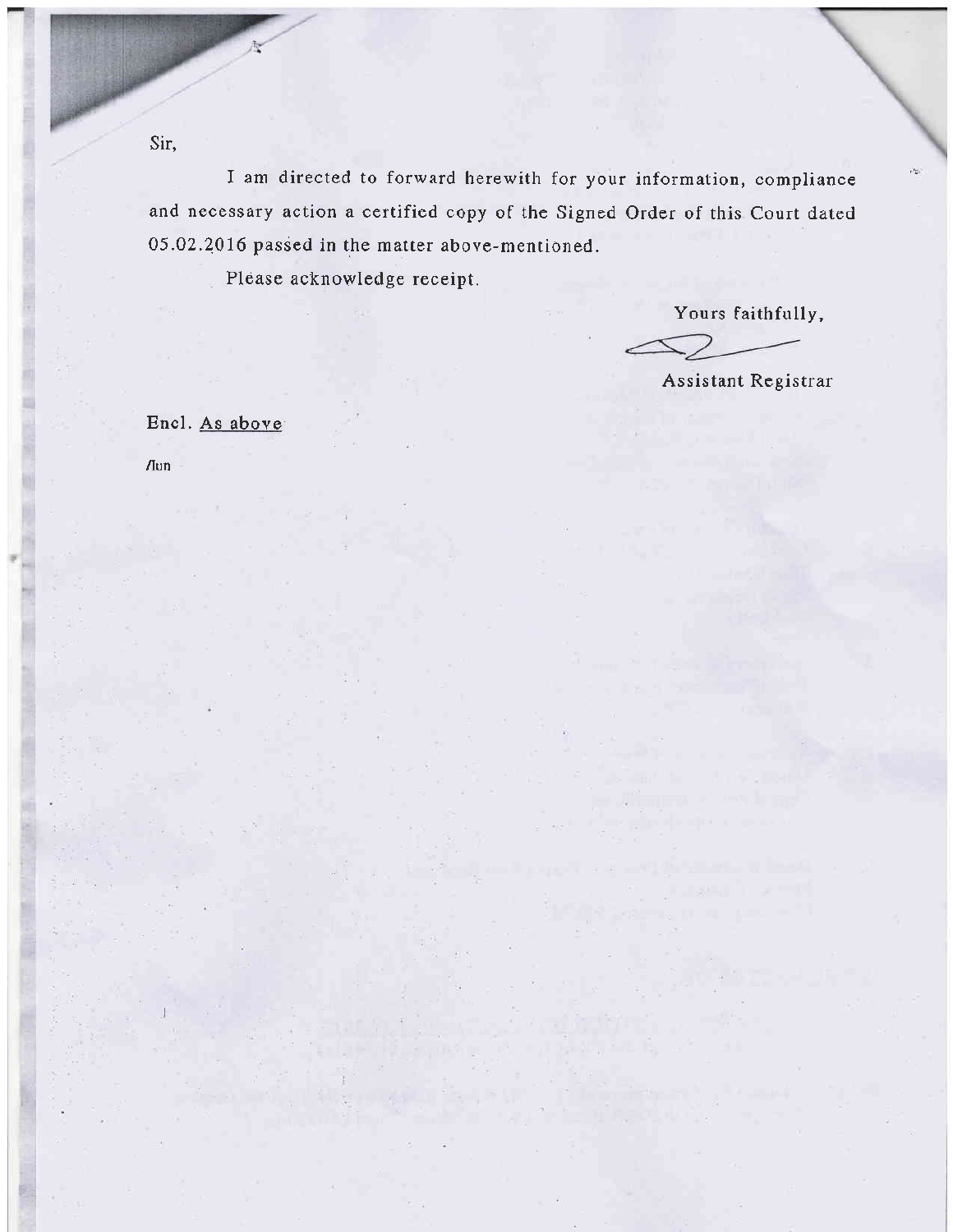1. The Under Trial Review Committee in every district should meet every quarter and the first such meeting should take place on or before 31st March, 2016. 'The Secretary of the District kgal services committee should attend each meeting of the Under Trial Review Committee and follow up the discussions with appropriate steps for the release of undertrial prisoners and convicts who have undergone their sentence or are entitled to release because of remission granted to them.

to perfere a letter

2. The Under Trial Review Committee should specifically look into aspects pertaining to effective implementation of Section 436 of the Cr.P.C. and Section 436A of the Cr.P.C. so that undertrial prisoners are released at the earliest and those who cannot furnish bail bonds due to their poverty are not subjected to incarceration only for that reason. The Under Trial Review Committee will also look into issue of I implementation of the Probation of Offenders Act, 1958 particularly with regard to first time offenders so that they have a chance of being restored and rehabilitated in society. 3. The Member Secretary of the State Legal Services Authority of every state \^dll ensure, in coordination with the Secretary of the District Legal Services Committee in ever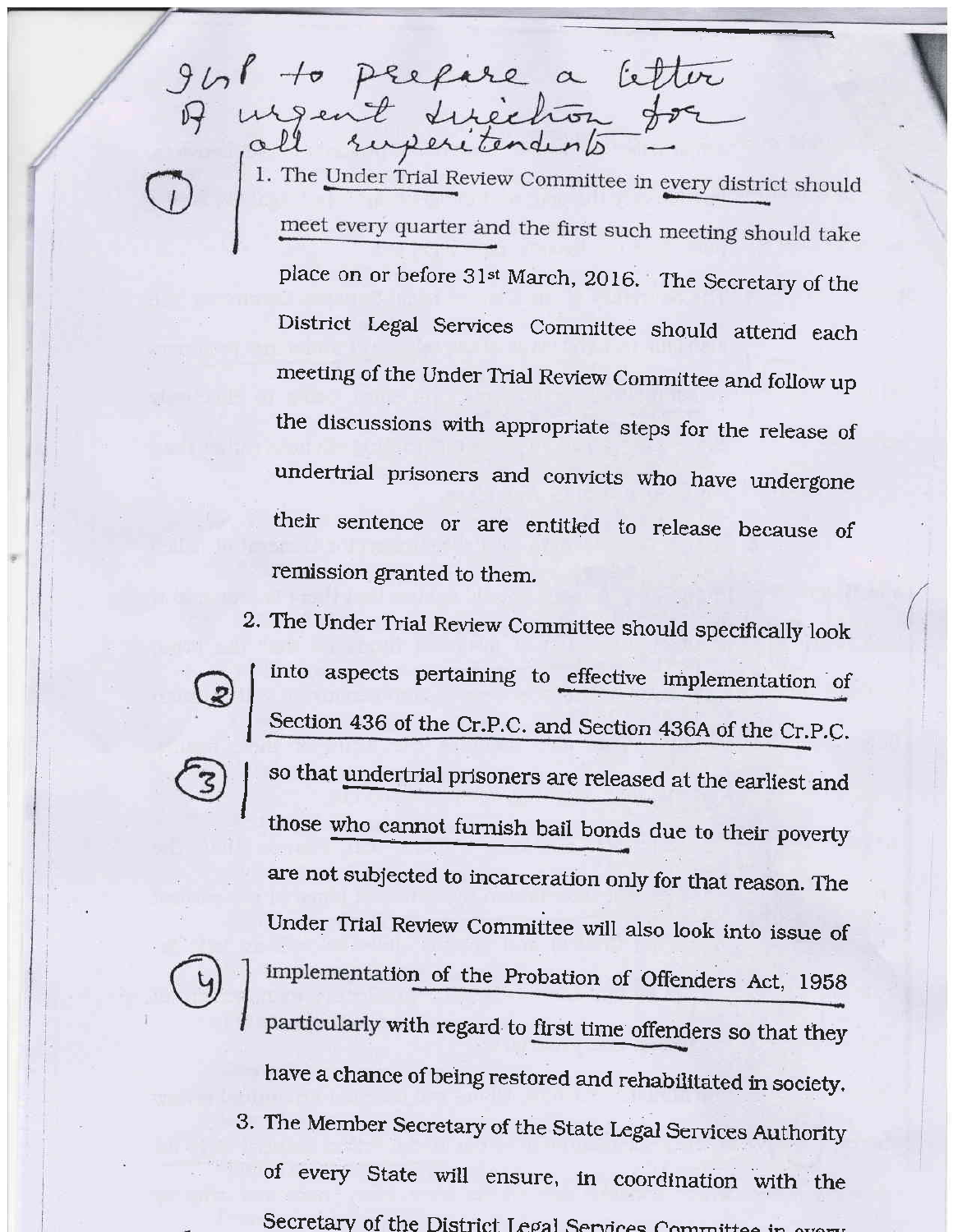empanelled to assist undertrial prisoners and convicts, particularly the poor and indigent, and that legal aid for the poor does not become poor legal aid.

4. The Secretary of the District Legal Services Committee will also look into the issue of the release of undertrial prisoners

in compoundable offences, the effort being to effectively explore the possibility of compounding offences rather than requiring a trial to take place.

5. The Director General of Police/Inspector General of Police in charge of prisons should ensure that there is proper and effective utilization of available funds so that the living conditions of the prisoners is commensurate with human dignity. This also includes the issue of their health. lygiene, food, clothing, rehabilitation etc.

6. The Ministry of Home Affairs will ensure that the Munagement Information System is in place at the earliest In all the Central and District Jails as well as jails for women so that there is better and effective management of the prison and prisoners.

7. The Ministry of Home Affairs will conduct an annual review of the implementation of the Model Prison Manual 2016 for which considerable efforts have been made not only by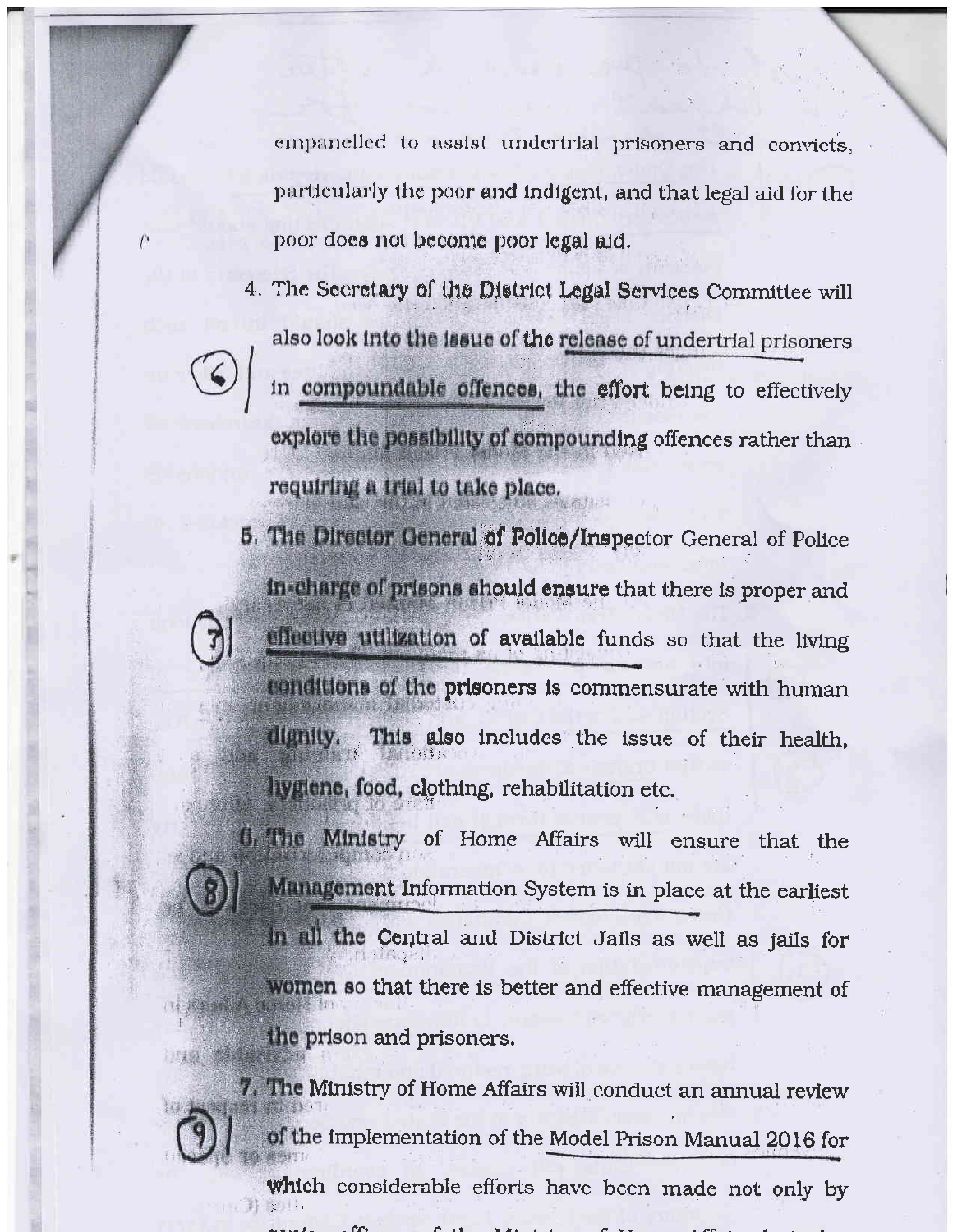persons from civil society. The Model Prison Manual 20 should not be reduced to yet another document that mighl be reviewed only decades later, if at all. The annual review will also take into consideration the need, if any, of making changes therein.

8. The Under Trial Review Committee will also look into the issues raised in the Model Prison Manual 2016 including regular jail visits as suggested in the said Manual. We direct accordingly.

 $\overline{\phantom{a}}$ 

57. A word about the Model Prison Manual is necessary. It is a detailed document consisting of as many as 32 ehapters that deal with a variety of issues including custodial management, medical care, education of prisoners, vocational training and skill development programmes, legal aid, welfare of prisoners, after care and rehabilitation, Board of Visitors, prison computerization and so on and so forth. It is a composite document that needs to be implemented with due seriousness and dispatch.

58. Taking a cue from the efforts of the Mtnistry of Home Affairs in preparing the Model Prison Manual, it appears advisable and necessary to ensure that a similar manual is prepared in respect of juveniles who are in custody either in Observation Homes or Special Homes or Places of safety in terms of the Juvenile Justice (care and Protection of Children) Act. 2015.